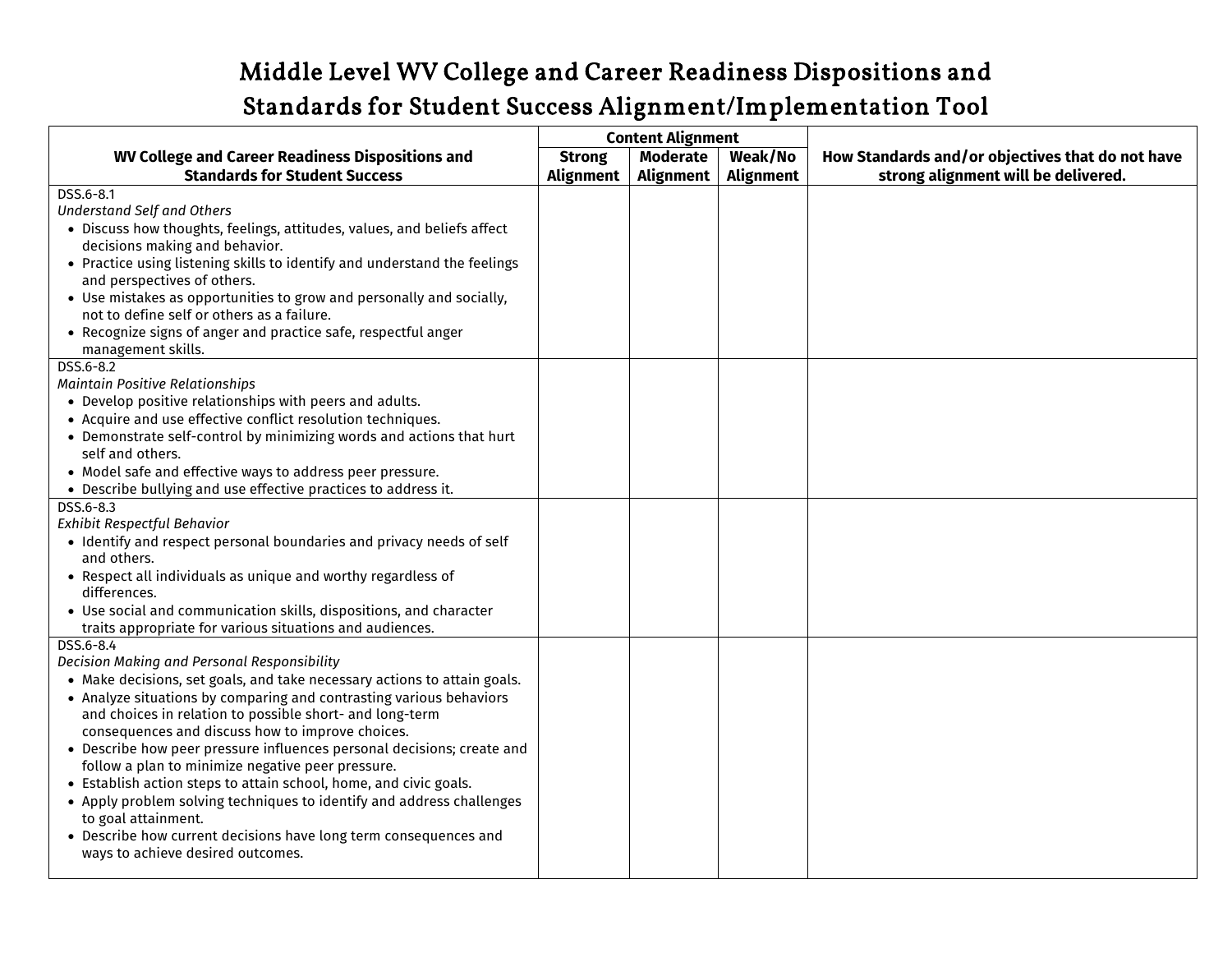| DSS.6-8.5                                                                                         |  |  |
|---------------------------------------------------------------------------------------------------|--|--|
| <b>Protect Emotional and Physical Safety</b>                                                      |  |  |
| • Identify and apply strategies to reduce stress and protect safety,                              |  |  |
| differentiation between situations requiring self-help, peer support,                             |  |  |
| adult or professional help.                                                                       |  |  |
| • Develop and implement plans for situations such as teasing, bullying,                           |  |  |
| harassment, threats, intimidation, and other violent acts of dangerous                            |  |  |
| situations.                                                                                       |  |  |
| · Identify and utilize communication skills and strategies to participate                         |  |  |
| in only safe and healthy activities.                                                              |  |  |
| • Know emergency contact information; identify and utilize school and                             |  |  |
| community resources to protect personal safety.                                                   |  |  |
| DSS.6-8.6                                                                                         |  |  |
| Develop Academic Motivation                                                                       |  |  |
| • Identify and develop competence in areas of interest.                                           |  |  |
| • Apply Multiple Intelligence Principles to identify personal strengths                           |  |  |
| and improve school focus.                                                                         |  |  |
| . Understand the relationship between school success, academic                                    |  |  |
| achievement and future career success.                                                            |  |  |
| DSS.6-8.7                                                                                         |  |  |
| <b>Develop Learning Skills</b>                                                                    |  |  |
| • Improve executive function skills (i.e. effort, paying attention,                               |  |  |
| flexibility, memory, self-control, communication, focus, and                                      |  |  |
| perseverance).                                                                                    |  |  |
| • Identify personal learning style(s) and establish habits that enhance<br>personalized learning. |  |  |
|                                                                                                   |  |  |
| • Work collaboratively in groups or independently, as appropriate.<br>DSS.6-8.8                   |  |  |
| Achieve School Success                                                                            |  |  |
| • Exhibit personal responsibility.                                                                |  |  |
| • Evaluate the impact of positive and negative choices on school                                  |  |  |
| success and implement a plan to improve outcomes.                                                 |  |  |
| • Apply goal setting techniques to develop self-direction and improve                             |  |  |
| school performance.                                                                               |  |  |
| • Identify and utilize school and community resources and support                                 |  |  |
| services when needed.                                                                             |  |  |
| DSS.6-8.9                                                                                         |  |  |
| Prepare for Post-Secondary Success                                                                |  |  |
| · Identify how performance and course selections in middle school                                 |  |  |
| impacts high school course readiness and post-secondary choices.                                  |  |  |
| • Explore requirements for success in a variety of post-secondary                                 |  |  |
| options and for securing scholarships.                                                            |  |  |
| • Analyze how personal choices negatively or positively influence high                            |  |  |
| school and post-secondary options and preparedness for success.                                   |  |  |
| DSS.6-8.10                                                                                        |  |  |
| <b>Plan to Achieve Goals</b>                                                                      |  |  |
| . Use a variety of assessments and inventories to identify skills,                                |  |  |
| interests, and aptitudes for post-secondary planning.                                             |  |  |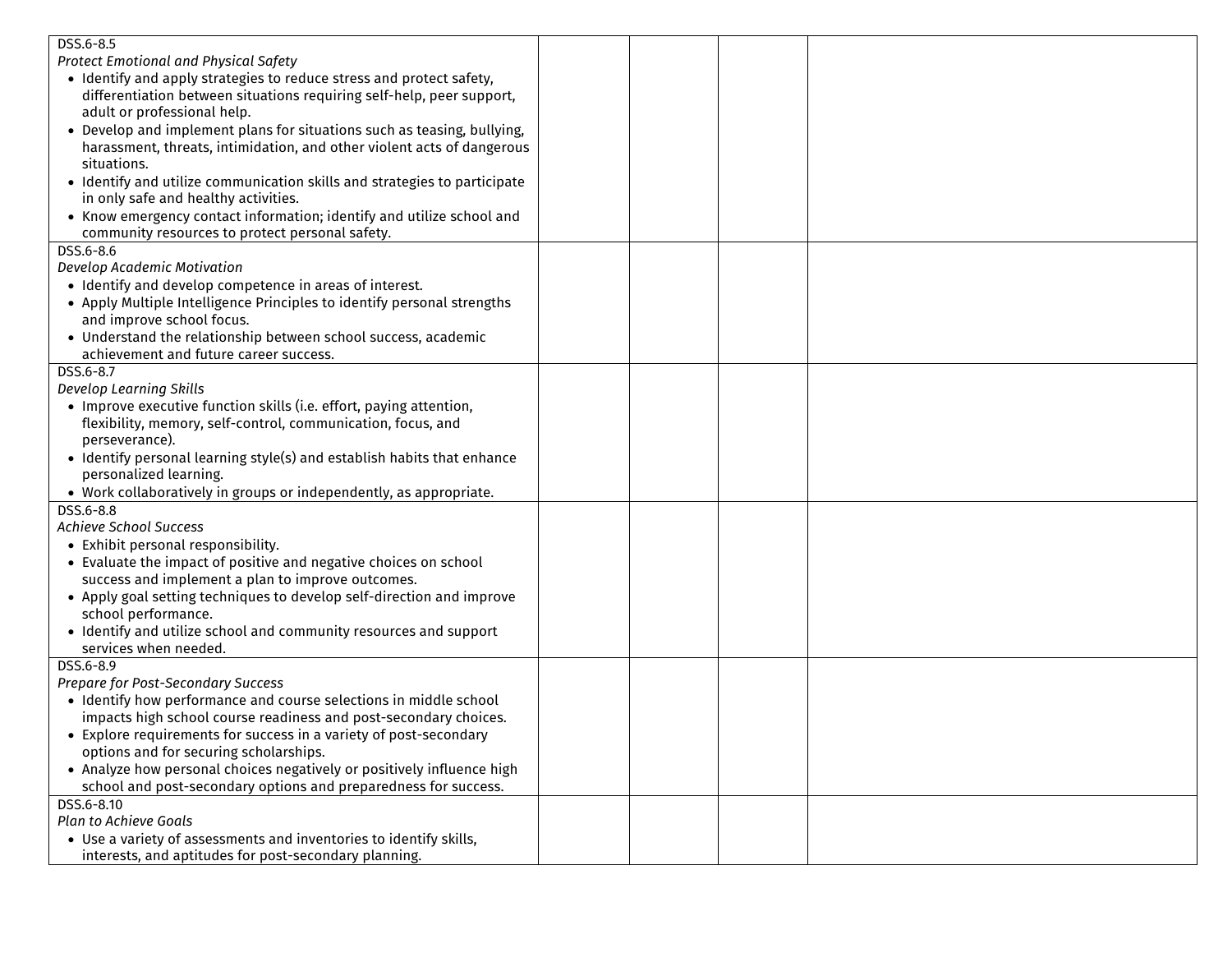| • Use personal data and goals to establish challenging academic,<br>personal, and post-secondary plans.<br>• Seek co-curricular and community experiences to enhance the school<br>experience and post-secondary readiness.<br>• Analyze assets and barriers to academic goal attainment and utilize<br>school and community resources to overcome barriers and<br>strengthen assets.<br>• Explore eligibility requirements and funding opportunities for various<br>post-secondary options. |  |  |
|----------------------------------------------------------------------------------------------------------------------------------------------------------------------------------------------------------------------------------------------------------------------------------------------------------------------------------------------------------------------------------------------------------------------------------------------------------------------------------------------|--|--|
| DSS.6-8.11                                                                                                                                                                                                                                                                                                                                                                                                                                                                                   |  |  |
| Develop Career Awareness                                                                                                                                                                                                                                                                                                                                                                                                                                                                     |  |  |
| • Explore how personal abilities, skills, interests, and values relate to                                                                                                                                                                                                                                                                                                                                                                                                                    |  |  |
| the workplace.                                                                                                                                                                                                                                                                                                                                                                                                                                                                               |  |  |
| • Use a variety of resources and methods to explore career options.                                                                                                                                                                                                                                                                                                                                                                                                                          |  |  |
| • Examine specific job requirements and opportunities for progressions                                                                                                                                                                                                                                                                                                                                                                                                                       |  |  |
| of career levels from entry level to advanced leadership and develop                                                                                                                                                                                                                                                                                                                                                                                                                         |  |  |
| a personal career growth vision.                                                                                                                                                                                                                                                                                                                                                                                                                                                             |  |  |
| • Explore career options in relation to selecting a career cluster.                                                                                                                                                                                                                                                                                                                                                                                                                          |  |  |
| DSS.6-8.12                                                                                                                                                                                                                                                                                                                                                                                                                                                                                   |  |  |
| Develop Career and Life Plan                                                                                                                                                                                                                                                                                                                                                                                                                                                                 |  |  |
| • Describe lifestyle dreams and possible career options and evaluate                                                                                                                                                                                                                                                                                                                                                                                                                         |  |  |
| the likelihood of attaining goals.                                                                                                                                                                                                                                                                                                                                                                                                                                                           |  |  |
| • Begin to develop a possible career/life plan that explores educational                                                                                                                                                                                                                                                                                                                                                                                                                     |  |  |
| credentials, skills, and career progressions.<br>DSS.6-8.13                                                                                                                                                                                                                                                                                                                                                                                                                                  |  |  |
| Careers and Life Success                                                                                                                                                                                                                                                                                                                                                                                                                                                                     |  |  |
| • Explore how identified career choices impact lifestyles and                                                                                                                                                                                                                                                                                                                                                                                                                                |  |  |
| opportunities.                                                                                                                                                                                                                                                                                                                                                                                                                                                                               |  |  |
| • Practice expected workplace dispositions and behaviors.                                                                                                                                                                                                                                                                                                                                                                                                                                    |  |  |
| • Explore the need for lifelong learning as situations and                                                                                                                                                                                                                                                                                                                                                                                                                                   |  |  |
| responsibilities change requiring new knowledge and skills.                                                                                                                                                                                                                                                                                                                                                                                                                                  |  |  |
| DSS.6-8.14                                                                                                                                                                                                                                                                                                                                                                                                                                                                                   |  |  |
| Acquire a Diverse and Knowledgeable World View                                                                                                                                                                                                                                                                                                                                                                                                                                               |  |  |
| • Compare and contrast aspects of various communities and describe                                                                                                                                                                                                                                                                                                                                                                                                                           |  |  |
| how these contribute to each individual's perspective and world view.                                                                                                                                                                                                                                                                                                                                                                                                                        |  |  |
| • Analyze factors that contribute to different social and world views (i.e.                                                                                                                                                                                                                                                                                                                                                                                                                  |  |  |
| ethnicity, race, culture, gender, sexual orientation, family                                                                                                                                                                                                                                                                                                                                                                                                                                 |  |  |
| composition, lifestyle, religion, economic status, and nationality).                                                                                                                                                                                                                                                                                                                                                                                                                         |  |  |
| DSS.6-8.15                                                                                                                                                                                                                                                                                                                                                                                                                                                                                   |  |  |
| Interact Respectfully with Diverse Cultures                                                                                                                                                                                                                                                                                                                                                                                                                                                  |  |  |
| • Apply an inter-culturally sensitive perspective to social interactions.                                                                                                                                                                                                                                                                                                                                                                                                                    |  |  |
| • Describe global issue and events from perspectives of various                                                                                                                                                                                                                                                                                                                                                                                                                              |  |  |
| individuals and groups to understand viewpoints other than one's                                                                                                                                                                                                                                                                                                                                                                                                                             |  |  |
| own.                                                                                                                                                                                                                                                                                                                                                                                                                                                                                         |  |  |
| • Investigate methods for enhancing language proficiency and the                                                                                                                                                                                                                                                                                                                                                                                                                             |  |  |
| ability to communicate effectively across cultural and linguistic<br>boundaries.                                                                                                                                                                                                                                                                                                                                                                                                             |  |  |
| • Describe how stereotyping and prejudices impact interpersonal                                                                                                                                                                                                                                                                                                                                                                                                                              |  |  |
| relationships.                                                                                                                                                                                                                                                                                                                                                                                                                                                                               |  |  |